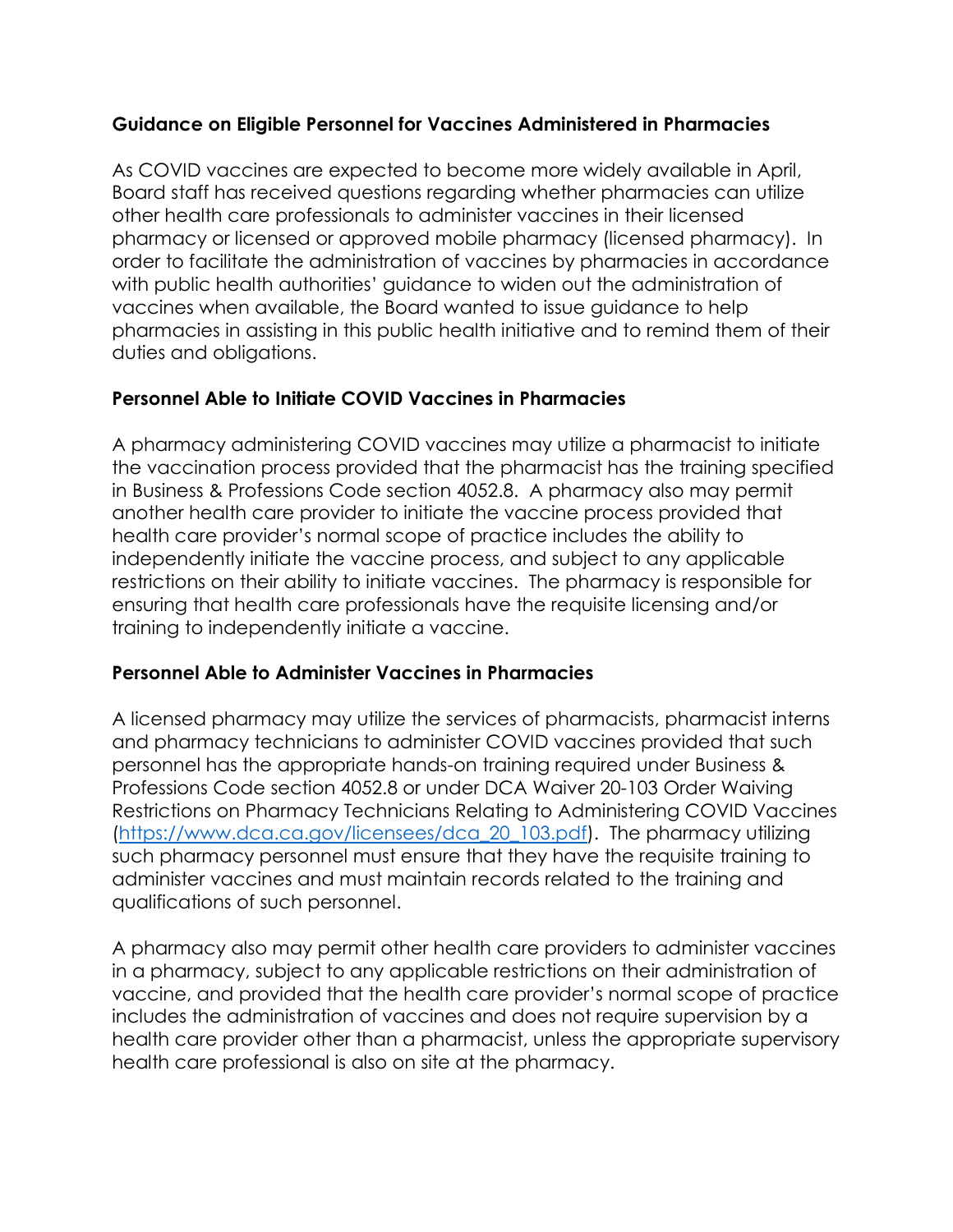## **Required Due Diligence on non-Pharmacy Health Care Personnel**

A pharmacy utilizing other health care workers authorized in their normal scope of practice to initiate or administer vaccines also must ensure that such personnel have a current license to practice and meet the background requirements required of all pharmacy staff under all State and federal guidelines. The pharmacy must maintain documents demonstrating this due diligence. If a pharmacy utilizes a third-party agency to screen and hire such staff, the pharmacy must ensure that it can access such screening documents upon request and produce them if requested to do so. Pharmacies using third parties to screen such personnel must also retain copies of those contracts. Copies of such records must be maintained for a period of three years.

# **Supervision of Personnel Administering COVID Vaccines in Pharmacies**

A pharmacy utilizing pharmacy technicians to administer vaccines must ensure that such pharmacy technicians are supervised only by a pharmacist and not another health care professional consistent with Business & Professions Code section 4115.

Pursuant to a waiver issued by the Board on January 27, 2021, intern pharmacists may be supervised by a pharmacist or other California-licensed physician and surgeon, nurse practitioner or physician assistant who are statutorily authorized to order and administer vaccines, supervise the performance of vaccinations, perform such vaccination duties as a part of their statutorily authorized scope of practice, and whose license is in good standing with the respective regulatory board. This waiver remains in effect until April 26, 2021, unless subsequently extended by the Board or authorized designee.

# **Reporting to the Immunization Registry**

If vaccines are being administered at a licensed pharmacy, the pharmacy must comply with all CDC requirements, including reporting the vaccination of patients to the appropriate registry and providing patients with a vaccination card. During the pandemic, the Board has waived the requirement for pharmacies to provide documentation to the patient's primary care provider as required under Business and Professions Code section 4052.8(b)(3). The waiver of this requirement remains in effect through May 29, 2021, unless subsequently extended by the Board or authorized designee.

# **Recordkeeping**

Pharmacies that receive vaccines directly from the U.S. Government, the State of California or other county or local health agencies must comply with all